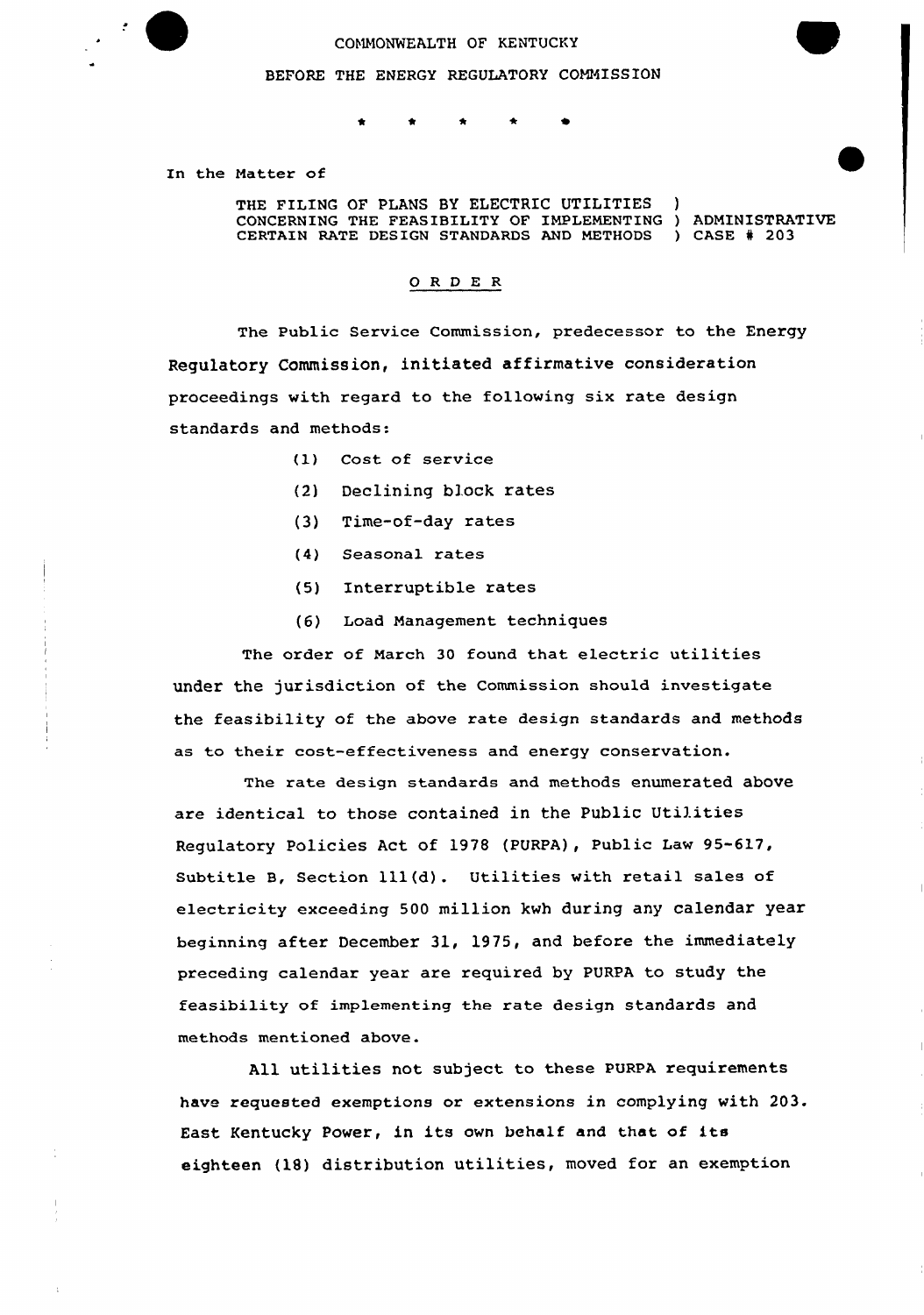alleging that the cost of compliance (which it states to be \$ 1,371,319) would place a severe financial and unreasonable financial burden on the East Kentucky Power system necessitating further rate increases. The company also questions the economic benefit versus cost of complying with the order. The company notes that Congress has exempted the utility and its distributors on two grounds and argues that the Energy Regulatory Commission should do likewise. Big Rivers, in its own behalf and on behalf of its four (4) distributing utilities, alleges in summary that the probable cost of merely studying the rate design standards in depth exceeds any economic benefit which might be realized by such implementation and that the current load factors and customer makeup of the system are such that the implementation of all or any of the standards enumerated above would have a negligible influence on energy conservation.

 $\mathcal{F}_{\mathcal{F}}$ 

Berea Electric, with 3,200 customers and total employees of 9 and current annual gross sales of \$1,891,305.44, has requested that they not be required to initiate the required considerations until its wholesale supplier (Kentucky Utilities) has done so and at that time they be permitted to employ a consultant to conduct studies.

While the Commission does not now make a determination of the merits of utility allegations in support of their motions for exemption from the order dated March 30, 1979, it does recognize that there is an uncertainty as to the cost/benefit ratio of complying with Subtitle B, Section 111(d) of Public Law 95-617 and other requirements mandated by PURPA. Four (4) major electric utilities\* in Kentucky are required by PURPA to meet the six (6) enumerated and other Purpa requirements. This consideration will result in significant expenditures by the utilities which will ultimately be paid by the consumer. Hopefully, the consumer benefits will in time outweigh the costs.

Congress has required it and this Commission is committed to implementing these requirements, but. in a manner calculated to obtaining the most favorable results for the Kentucky consumer

 $-2-$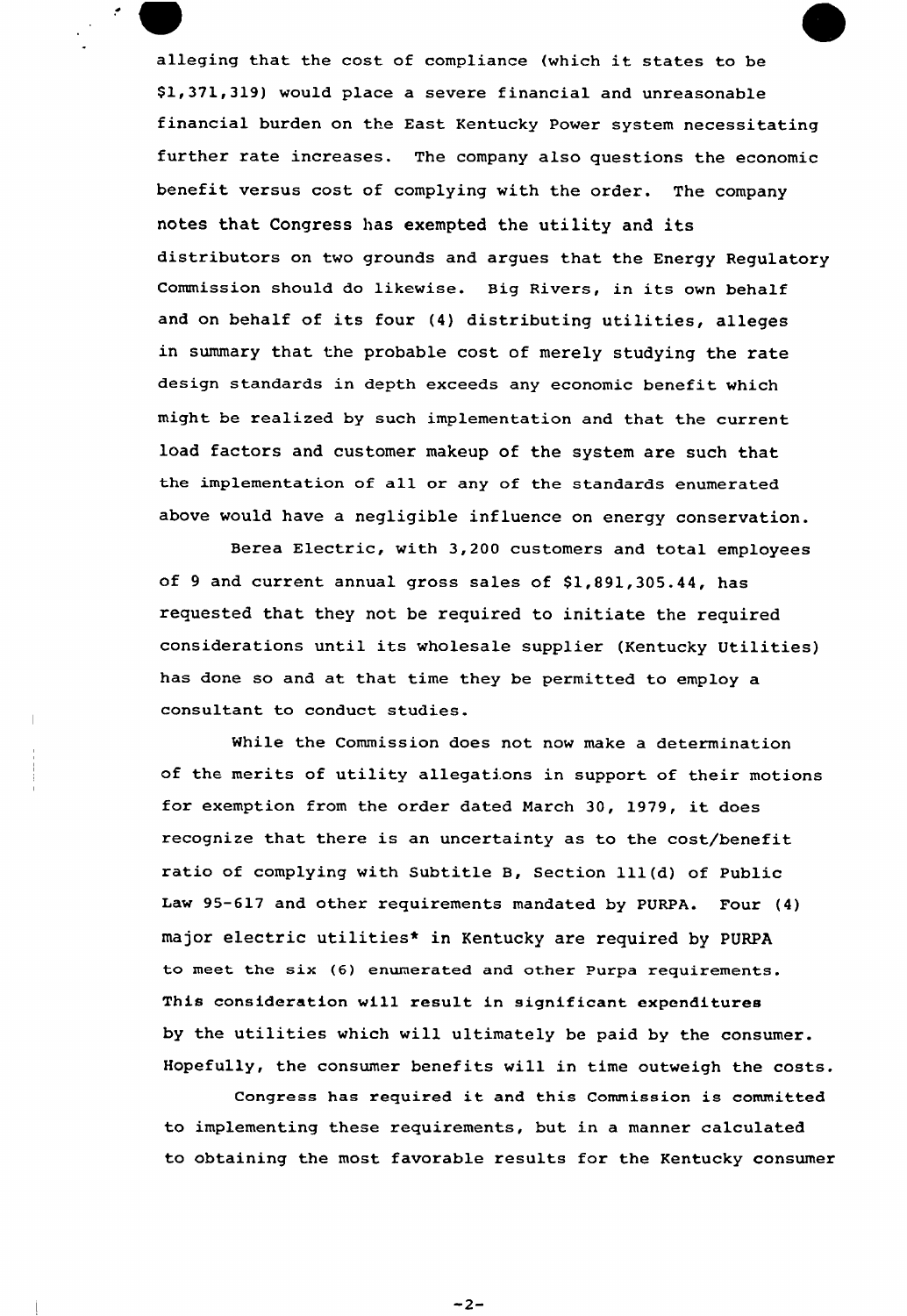and Kentucky utilities. However, recognizing the theoretical and uncertain resulting benefits from these efforts, it seems <sup>a</sup> far more prudent course of action to limit this mandate to those utilities that Congress has determined should be required to take affirmative action and to weigh the results of these activities before extending the requirements to "uncovered" utilities. This is not to say that the Commission should not require at some future date a utility to undertake a cost of service study or such other affirmative action as the Commission determines to be appropriate for the benefit of the consumer and the utility.

As to "covered" utilities, the effect of Administrative Order 203 dated March 30, 1979 should be interpreted as no more than having required those utilities to begin a task that they are required to eventually undertake in any event under the provisions of Subtitle B, Section 111(d) of Public Law 95-617. Furthermore, that order and subsequent orders in this case must not be interpreted as being all inclusive as to the requirements of utilities ox of this Commission under Public Law 95-617.

IT IS THEREFORE ORDERED that the motions for exemptions as to the provisions of the orders in Administrative Case 4203 of Big Rivers Electric and its foux (4) distribution coops\*\*, and East Kentucky Power and its eighteen (18) distribution coops\*\*\*, be and are hereby sustained. Berea Electric is likewise exempted.

\*Kentucky Utilities, Kentucky Power, Louisville Gas and Electric, and Union Light, Heat and Power. Two have motions before the Federal Energy Regulatory Commission for exemptions.

- ~\*Green River RECC, Henderson-Union RECC, hleade County RECC, and Jackson Purchase RECC.
- \*\*\*Grayson RECC, Licking Valley RECC, Farmers RECC, Shelby RECC, Owen County RECC, Nolin RECC, Cumberland Valley RECC, Inter-County RECC, South Kentucky RECC, Clark RECC, Jackson County RECC, Fleming-Mason RECC, Big Sandy RECC, Harrison County RECC, Blue Grass RECC, Salt River RECC, Taylor County RECC, and Fox Creek RECC.

 $-3-$